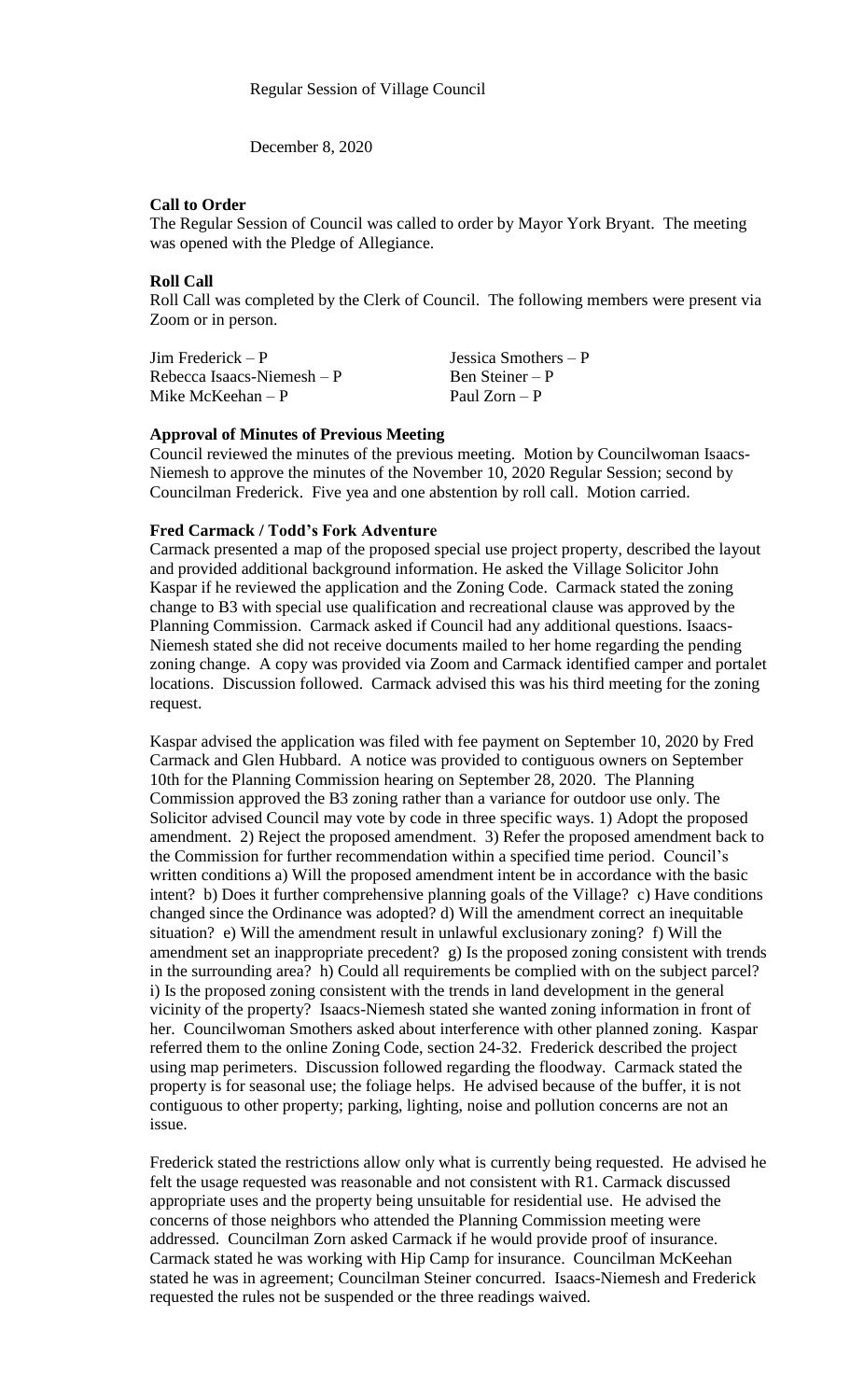December 8, 2020

Motion to adopt a Resolution for the proposed Zoning change for the property parcel from R1 to B3 with the specified restrictions was read by Solicitor Kaspar. 1st Reading Only

Smothers read 11.02, Special Land Use, of the Zoning Code. Discussion followed. Carmack explained the type of camping proposed, referring to the Zoning Code stipulations. He commented on a future movie screen planned; he wants to tie the activities back to the community.

#### **Reports / Legislation from Village Officials**

Monthly Village Fiscal Revenue Status by Fund Summary, Bank Reconciliation and Disbursements, Mayor's Court Report and Bank Reconciliation were provided.

Mayor Bryant urged citizens to wear masks and social distance. He advised the Duckers would like to give stuffed animals at Buckley Brothers with a drive-by Santa on December 11, 2020 from 5:45 to 8pm. Smothers stated she supported it; all were in agreement.

Village Administrator Caroline Whitacre discussed the Penders Avenue paving project. She stated after a lengthy discussion at the previous meeting, she recognized semi-trucks must make a turn onto Penders; they could not turn onto gravel. She was very concerned about the danger posed by the chlorine trucks turning onto Penders from S.R. 123. The Mayor stated she discussed it with him. Whitacre advised the work was completed on December 7th. She provided a photo of the completed work. Whitacre stated what appeared to be holes in the pavement were turn off valves for the Water Plant. McKeehan inquired about the thickness of the pavement. The Administrator stated about 2 ½ inches. McKeehan expressed concern about the durability of the pavement. Whitacre advised the base was replaced.

Whitacre provided drawings of the digital signs for the Municipal Building and the west end of the Village. She reported the CARES funds were from Warren County and the Bureau of Workmen's Compensation, were spent on the two digital signs as well as safety equipment, cones, barriers, etc. Any remaining dollars after the electrical work is completed will be applied toward personnel. The Administrator stated the Village received additional money from the County as well as BWC; we spent the amount we were required to spend right away. She provided details of the signage at the Point and the Municipal Building and provided two drawings. Whitacre advised after negotiation, the price was reduced for the Municipal Building sign. McKeehan asked about the warranty. The Administrator advised there is a 5 year warranty on parts and a 25 year life expectancy; the company is in Lebanon, Clary Signs. Isaacs-Niemesh asked for the cost of the blacktop pavement. The Administrator stated \$52,000.

Zorn reported he received two complaints about the old Lumber Company. The Mayor asked if he spoke with the Zoning Inspector. Whitacre advised the Zoning Inspector sent letters to the owner, especially regarding the Pepsi Truck. She advised she would bring a Public Nuisance Ordinance for the next meeting that she believed would be helpful. Isaacs-Niemesh stated she wanted the information in her mailbox in advance of the next meeting. Zorn stated he wants something done with the old sign from the Point. The Mayor suggested donating it to the Historical Society.

McKeehan posed a question to Smothers. He asked if she spoke to Kilburn, the Zoning Inspector regarding animals in the Village. She stated she has been talking with Choice One Engineering, the Administrator and the Zoning Inspector. Whitacre commented on agricultural zoning and several properties within the corporation limits. McKeehan stated if Main Street residents want chickens and pigs in the yards or horses. Smothers stated if you have proper land for horses they can have them. The Mayor and Frederick commented. Discussion followed. Smothers stated she has been corresponding with Choice One Engineering to determine the kinds of animals the Village might allow. Whitacre stated there will be a working meeting in the future. Discussion followed.